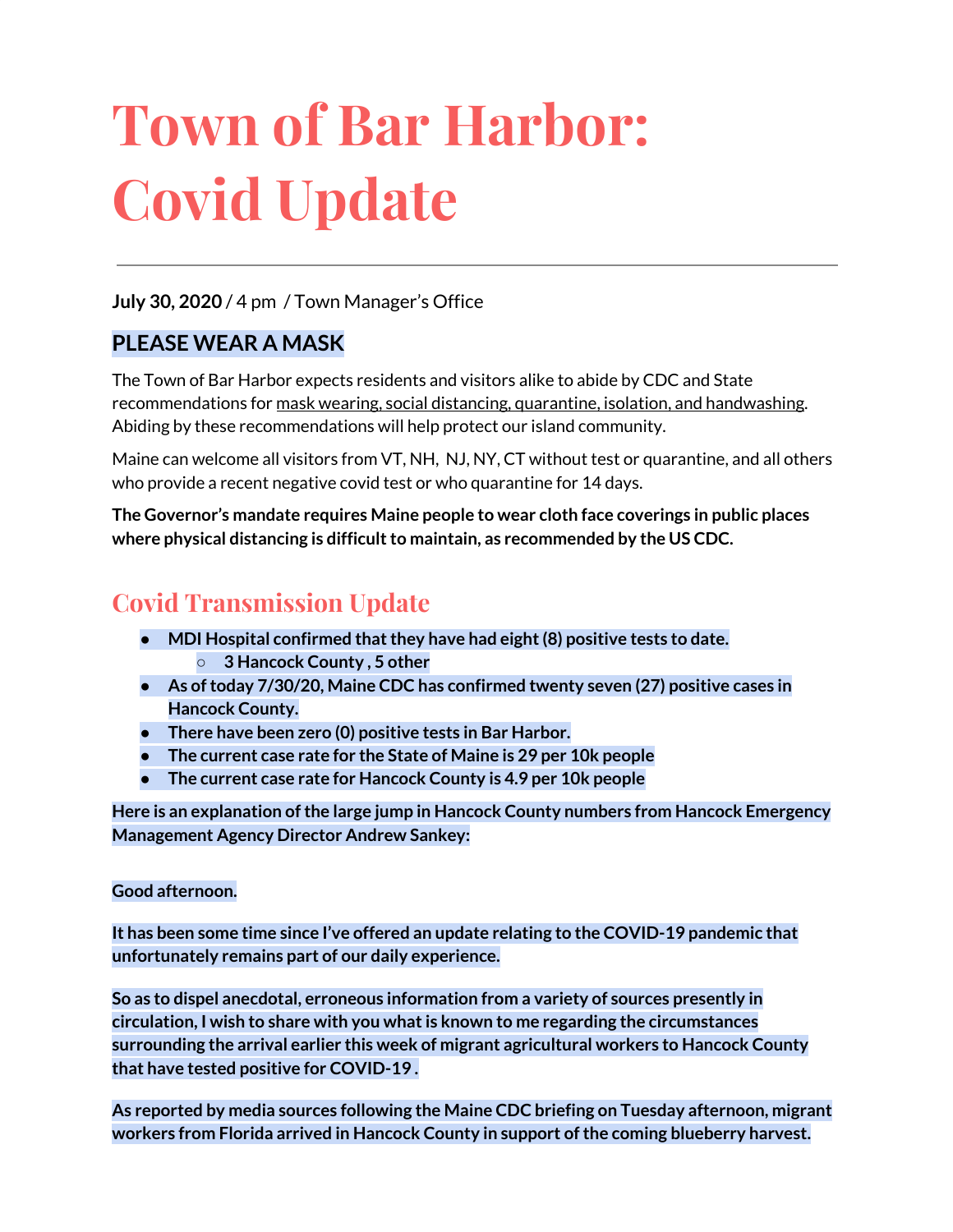**Testing ofthese persons was performed on-site by the Maine Mobile Health Program, (a component ofthe Maine Department of Health and Human Services) with five (5) positive cases being identified. Subsequently,these five individuals, as well as all other migrant passengers were relocated later on Monday to a facility in Bangor, whereby they remain to quarantine, receive shelter, and other related care needs.**

**As you're aware,the presence of migrant agricultural workers is a routine, annual occurrence in Hancock County, as is the employment of many other seasonal, foreign-sourced workers to assist with our region's tourism service sector needs. As we are fast approaching the beginning ofthe blueberry harvest and processing season, itis to be anticipated we will see additional arrivals of migrant workers, some of which, upon screening, may also resultin a positive COVID-19 test.**

**I have inquired as to why, as remains the requirementfor other visitors to Maine from some locations,the migrants were neither tested prior to arrival, nor the 14-day quarantine period provisioned. I also am seeking clarification as to why those testing positive are being listed statistically as being Hancock County residents, in contrast with past practice in all other cases, to-date. Regardless ofthe answers, we all remain focused upon the wellbeing of all persons, be they seasonal or year-round residents of Hancock County, as well as our temporary regional guests.**

**I've heightened sensitivity to any statements that may unintentionally cause confusion or otherwise somehow have an adverse consequence to the entirety of our business community, already under untoward economic pressures brought about by this season's irregularities due to COVID-19. This especially extends to our hospitality, retail, agricultural and fishing communities. We continue to receive guidance from Maine CDC and draw upon our pandemic planning to ensure we and all our Public Health and Public Safety partners are following best practices to keep COVID-19 a minimum risk here in Hancock County.**

**Should you have any questions or require additional information that may assist you in the performance of your duties, please contact me at your convenience; we're here to help. As always,thank you for your time, assistance and considerations; all is appreciated. Please remain both safe and healthy.**

#### **Respectfully,**

**Andrew X Sankey, Director Hancock County Emergency Management Agency**

Maine Center for [Disease](https://www.maine.gov/dhhs/mecdc/infectious-disease/epi/airborne/coronavirus.shtml) Control

## **Public Safety & Municipal News**

**● These Bar Harbor** *Covid Updates* **are now published on Tuesdays and Thursdays.**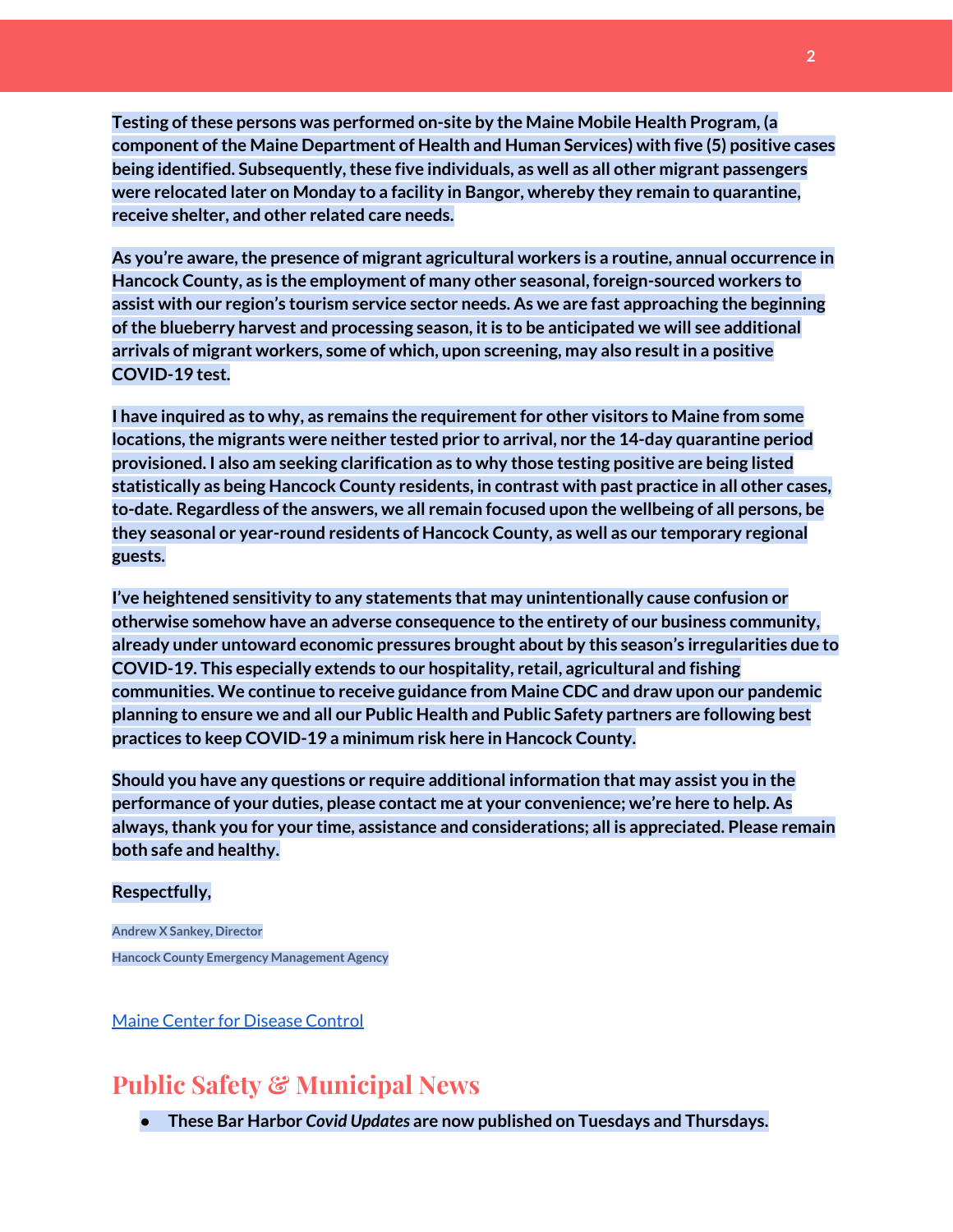- **● Town Council meets next on 8/4 at 4pm**
	- **○ Can be viewed live at[townhallstreams.com](https://townhallstreams.com/) or on spectrum cable channel 1303**
	- **○ To participate, click here for the [Zoom](http://www.barharbormaine.gov/Calendar.aspx?EID=2832&month=8&year=2020&day=30&calType=0) Link**
- **● Election recount will be conducted 8/1 atthe Bar Harbor Municipal Building gymnasium beginning at 9 AM access is limited to 50 people.**
- **● Council Actions from 7/21:**
	- **○ Ms. Cough, with second by Mr. Hochman, moved to make the following statement:**
	- **○ The Town Council of Bar Harbor firmly stands with the Governor's Executive Orders regarding masks and will support our local businesses in that all individuals must wear face coverings while in any indoor spaces accessible to the public and congested village areas, as well as those servicing these public spaces and businesses.**
- **Motion passed 7-0.**
- Bar Harbor [Election](http://www.barharbormaine.gov/CivicAlerts.aspx?AID=703) Results
- 6 FREE MASK boxes, with sanitizer on them, have been installed in downtown Bar Harbor. They are located in the following areas:
	- Agamont Park, near comfort station by pergola
	- Village Green, near comfort station
	- 2 Cottage Street
	- Barker Park
	- Municipal Building
	- Near the First on Main Street

# **MDI Hospital**

**MDI Hospital Coronavirus Call Center :** If you are having symptoms or think you may have been exposed to COVID-19, call your primary care provider. If you do not have one, reach out to our Coronavirus Call Center at 207-801-5900. Calling ahead helps our dedicated health care professionals provide the best possible care and protects those in our community who are most vulnerable. Remember: **PLEASE CALL AHEAD**

MDI [Hospital](https://www.mdihospital.org/covid-19/?fbclid=IwAR2Q31t4a6H1pxDfUeqSzFcmp5UbRlSwe93i58zEkHstfexp5EgoHB5cxGU) Covid Updates

# **School Information: Conners Emerson & MDI High School**

#### **The track,tennis courts and playgrounds at MDI Regional Schools (AOS 91) are open to the public, with the following guidelines....**

- All State of Maine and CDC guidelines must be followed and adhered to at all times (social distancing, no large gathering, face covering, etc.)
- No team organized practices or equipment will be allowed or available
- Any person using the facilities will do so at their own risk. MDIRSS will not be responsible for any issues that may occur
- Only 2 tennis courts will be available at this time.
- $\bullet$  Public restrooms will not be available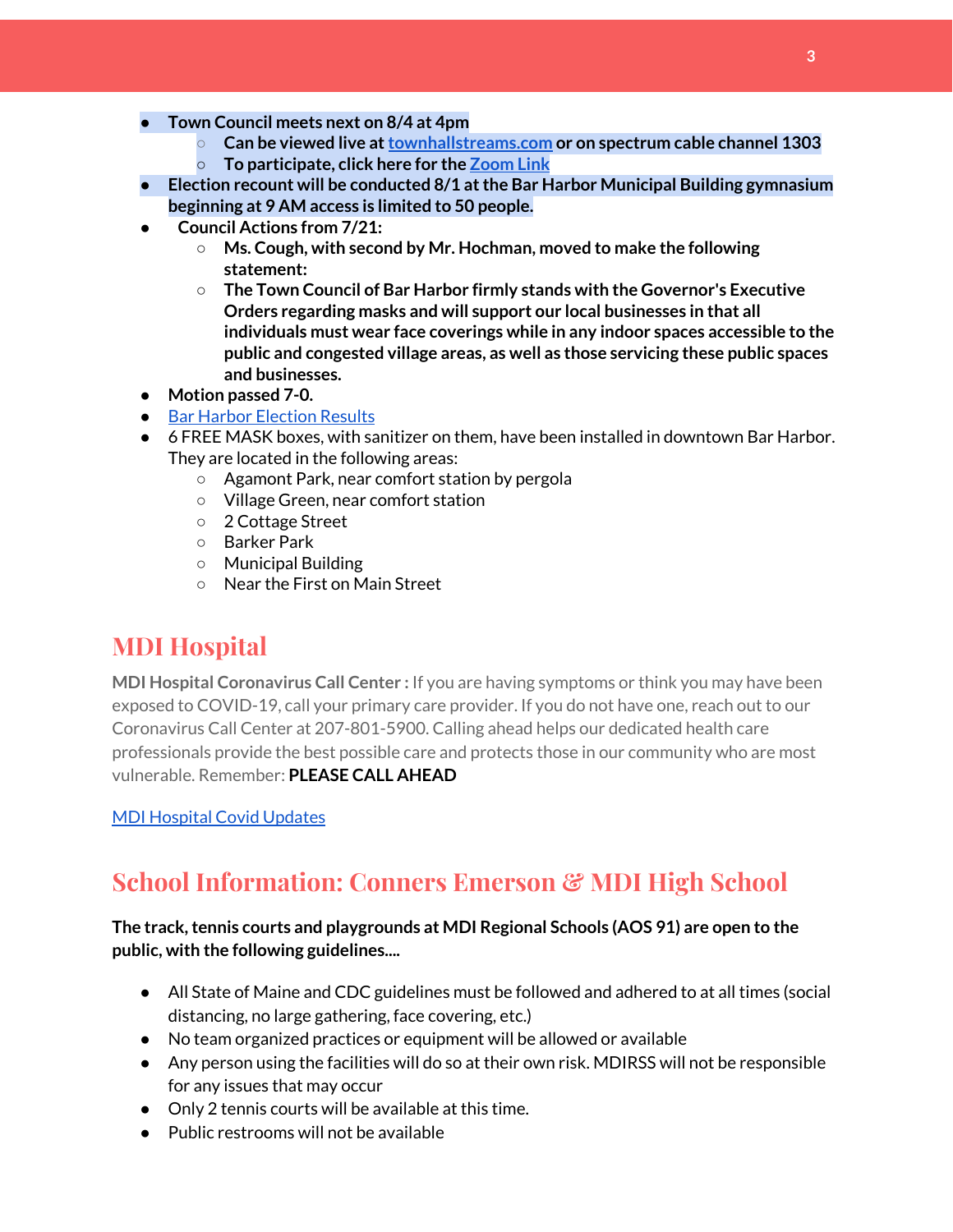- Please note that the gyms and weight room will not be available
- Please note that all schools in MDIRSS are still shut down and not available

#### USDA [Pandemic](http://track.spe.schoolmessenger.com/f/a/j6GQx4nFl3Rld4Q68tYCuA~~/AAAAAQA~/RgRgu5_JP0SlaHR0cHM6Ly9tYWlsLmdvb2dsZS5jb20vbWFpbC91LzAvP3RhYj1jbSNzZWFyY2gvZnJvbSUzQStiZWVzbGV5L1doY3RLSlZyQ0NUS1JmUldCTFdkUVpGZ2pUVlhNdkRwUVpIa2NoRkJCc3NGcHJxZEtnWFF3S05Tamt3R1RxTFpaS21wTkRHP3Byb2plY3Rvcj0xJm1lc3NhZ2VQYXJ0SWQ9MC4xVwdzY2hvb2xtQgoARkls2l72Ls-jUhhiYXJoYXJib3JqZXdlbEBnbWFpbC5jb21YBAAAAAE~) EBT program

#### **School Emails and Websites**

- <http://www.mdirss.org/>
- **● Latest email update from [Principal](https://docs.google.com/document/d/1OKDsYNtOgV0FI9xAcXwQvenOKLV0S2vBg1o5jtu5CrE/edit?usp=sharing) Haney and MDI High School - Results of Survey**
- **● MDI High School: Extra Curricular Physicals & Insurance [Information](https://wdea.am/mdihs-extracurricular-activity-physicals-and-insurance-information/?trackback=fbshare_mobile&fbclid=IwAR0wxPd824oG1ATLwkeI9s9n2sdpvEiyxeJGgB_mh2BlEJNT_AXiMynkobs)**
- **● Latest email update from Conners [Emerson](https://docs.google.com/document/d/1v3pgkG6Q-9S3gisuUIj4etPVDwgBKl4P00JBkvZr-kk/edit?usp=sharing) School - Return to school update**
- **● Latest email update from [Superintendent](https://docs.google.com/document/d/1fzeCbc8gpTSKmUaDoQH1Avx5PVl-h0reFphXrT1eUNA/edit?usp=sharing) Marc Gousse - August 10 : Final Recommendations for Return to School.**

# **Government News & Mandates**

#### **[Governor](https://www.maine.gov/governor/mills/) Mills: Latest Updates :**

- **● Governor Mills & [MaineHousing](https://www.maine.gov/governor/mills/news/governor-mills-mainehousing-expand-rental-relief-program-help-prevent-evictions-counter) Expand Rental Relief Program to Help Prevent Evictions, Counter Reductions in Federal [Unemployment](https://www.maine.gov/governor/mills/news/governor-mills-mainehousing-expand-rental-relief-program-help-prevent-evictions-counter) Benefits**
- **Maine DHHS Announces Four [Additional"Swab](https://www.maine.gov/governor/mills/news/maine-dhhs-announces-four-additional-swab-and-send-covid-19-testing-sites-2020-07-21) and Send" COVID-19 Testing Sites[To](https://www.maine.gov/governor/mills/news/protect-health-students-staff-mills-administration-provides-public-health-guidance-financial) Protect Health of Students & Staff, Mills [Administration](https://www.maine.gov/governor/mills/news/protect-health-students-staff-mills-administration-provides-public-health-guidance-financial) Provides Public Health Guidance & Financial Support to School Systems Across Maine**
- Mills [Administration](https://www.maine.gov/governor/mills/news/mills-administration-supports-child-care-working-families-8-million-investment-coronavirus) Supports Child Care for Working Families with \$8 Million Investment from [Coronavirus](https://www.maine.gov/governor/mills/news/mills-administration-supports-child-care-working-families-8-million-investment-coronavirus) Relief Fund
- Mills [Administration](https://www.maine.gov/governor/mills/news/mills-administration-2020-first-quarter-drug-overdose-report-2020-07-17) on 2020 First Quarter Drug Overdose Report
- Mills [Administration](https://www.maine.gov/governor/mills/news/mills-administration-announces-nearly-20-swab-and-send-covid-19-testing-sites-2020-07-14) Announces Nearly 20 "Swab and Send" COVID-19 Testing Sites
- Governor Mills [Proclaims](https://www.maine.gov/governor/mills/news/governor-mills-proclaims-today-ashley-frederick-bryan-day-2020-07-13) Today Ashley Frederick Bryan Day
- Governor Mills Secures Discounted Electricity for Maine from [Hydro-Québec](https://www.maine.gov/governor/mills/news/governor-mills-secures-discounted-electricity-maine-hydro-quebec-2020-07-10)
- Governor Mills [Statement](https://www.maine.gov/governor/mills/news/governor-mills-statement-regarding-sappi-paper-machine-closure-2020-07-09) Regarding Sappi Paper Machine Closure To Fight [COVID-19,](https://www.maine.gov/governor/mills/news/fight-covid-19-governor-mills-strengthens-enforcement-face-covering-requirement-maine-reopens)
- Governor Mills Strengthens Enforcement of Face Covering [Requirement](https://www.maine.gov/governor/mills/news/fight-covid-19-governor-mills-strengthens-enforcement-face-covering-requirement-maine-reopens) as Maine [Reopens](https://www.maine.gov/governor/mills/news/fight-covid-19-governor-mills-strengthens-enforcement-face-covering-requirement-maine-reopens)
- With Improving Public Health Metrics, Mills [Administration](https://www.maine.gov/governor/mills/news/improving-public-health-metrics-mills-administration-exempts-connecticut-new-york-and-new) Exempts Connecticut, New York, and New Jersey From Quarantine & Testing [Requirement](https://www.maine.gov/governor/mills/news/improving-public-health-metrics-mills-administration-exempts-connecticut-new-york-and-new)

**[Representative](http://www.rephubbell.com/) Brian Hubbell's latest newsletter : [Stabilizing](http://www.rephubbell.com/2020/07/23/stabilizing-the-economy-climate-action-strategies-and-public-health-measures/) the economy, climate action [strategies,](http://www.rephubbell.com/2020/07/23/stabilizing-the-economy-climate-action-strategies-and-public-health-measures/) and public health measures 7/23/20**

#### **Other Government Resources:**

- Pandemic [Unemployment](https://www.maine.gov/unemployment/pua/) Assistance
- Maine [Tourism](https://www.mainetourism.com/maine-tourism-relief-fund/) Relief Fund: Apply For Assistance beginning May 5
- The Small Business [Association](https://www.sba.gov/) Link to loan and grant forms: EIDL & PPP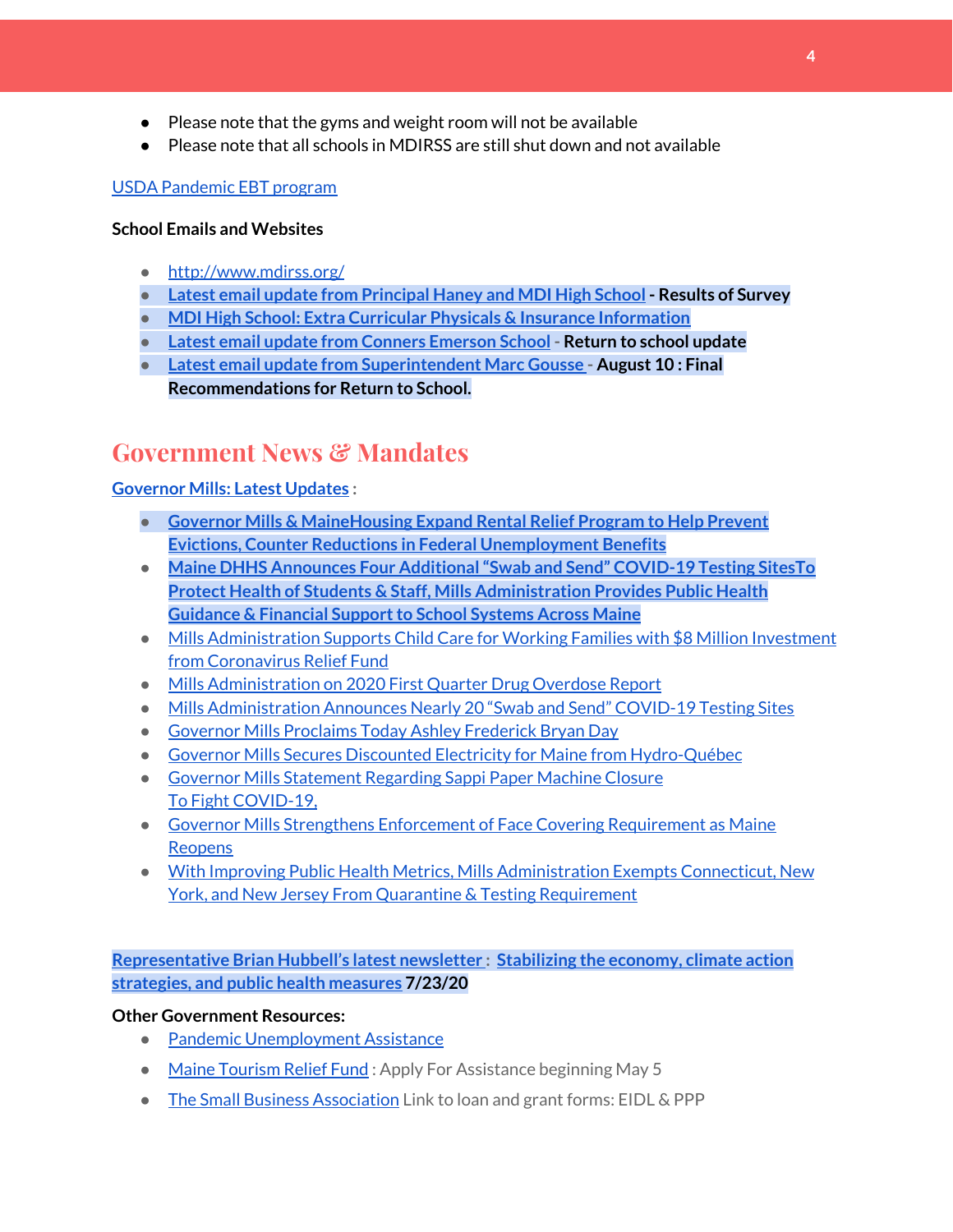- CDC [Guidelines](https://www.cdc.gov/coronavirus/2019-nCoV/index.html)
- [Maine](https://www.maine.gov/dhhs/mecdc/infectious-disease/epi/airborne/coronavirus.shtml#news) CDC

## **Bar Harbor Chamber of Commerce**

#### **If you have ideas that would help Bar Harbor businesses during this time, please email concepts to Chamber Director Alf Anderson: [alf@barharborinfo.com](mailto:alf@barharborinfo.com)**

Includes resource lists for visitors and businesses

<https://www.visitbarharbor.com/member-center-coronavirus-resources>

## **Community Resources**

- **● Healthy Acadia [Newsletter](https://mailchi.mp/healthyacadia.org/july_28_2020) [7](https://mailchi.mp/healthyacadia.org/july_28_2020)/28**
- Open Table MDI Building [Community,](https://www.opentablemdi.org/) One Meal at a Time is delivering meals twice a week, free of charge, to anyone who requests them (MDI wide), as well as once a week curbside pick up. They are donation based and the food is healthy and tasty.
- Jesup [Memorial](https://jesuplibrary.org/) Library **Interlibrary Loan is now active in Maine**
- Mount Desert 365 Resource [Spreadsheet](https://docs.google.com/spreadsheets/d/1okAx6HSsgXZY9CGH07Dzi6rqe7a6m4dLCPKot2Li7Ek/edit?usp=sharing) is a resource list for all of MDI
- Project Open: A community [spreadsheet](https://docs.google.com/spreadsheets/d/1dBicBiBXGzzWEFd9oqL7EBDbFWjDCPl6SSMea_Kt4pc/htmlview#) letting residents and visitors know what island [businesses](https://docs.google.com/spreadsheets/d/1dBicBiBXGzzWEFd9oqL7EBDbFWjDCPl6SSMea_Kt4pc/htmlview#) are open
- Mount Desert Island [Community](https://www.mdicr.org/) Response is a resource list for all of MDI
- Bar [Harbor](https://www.barharborfoodpantry.org/) Food Pantry
- Help Request to MDI [Community](https://docs.google.com/forms/d/e/1FAIpQLSeZfu0tCcthHc9oL7tPomVRdniYiE7nbT_kkK9iCSRgqDhOvQ/viewform) Helpers

#### **Ways to Help**

- MDI [Nonprofit](https://sites.google.com/mdina.org/public/sos-mdi?authuser=0) Alliance : Share Our Stimulus : share stimulus money with local nonprofits.
- MDI [Community](https://docs.google.com/forms/d/e/1FAIpQLSe_CJUFdVvwJkmymWRqUeK8bx3m7n4uSOuUPYHqXSAyH2DBoQ/viewform?fbclid=IwAR25hjnWGhnMP0lOWMcBPRBumhtQCJGZO4hlk-T-VjNGZljL1kVX5pWrL6U) Helpers
- Island [Connections](http://islconnections.org/contact-us/)

## **Acadia National Park**

#### **See latest [alertfrom](https://www.nps.gov/acad/planyourvisit/conditions.htm) ANP : Current Conditions**

## **Land & Garden Preserve**

The Asticou Azalea Garden is now open each Thursday through Sunday from 10 a.m. to 2 p.m. until at least early August.

- Thuya Garden hours are Wednesday through Sunday from 2:30 5:30 p.m. Thuya Lodge will be closed for the 2020 season.
- Abby Aldrich Rockefeller Garden will open July 30 through September 6. Thursday through Sunday between 1:00 – 4:00 p.m.